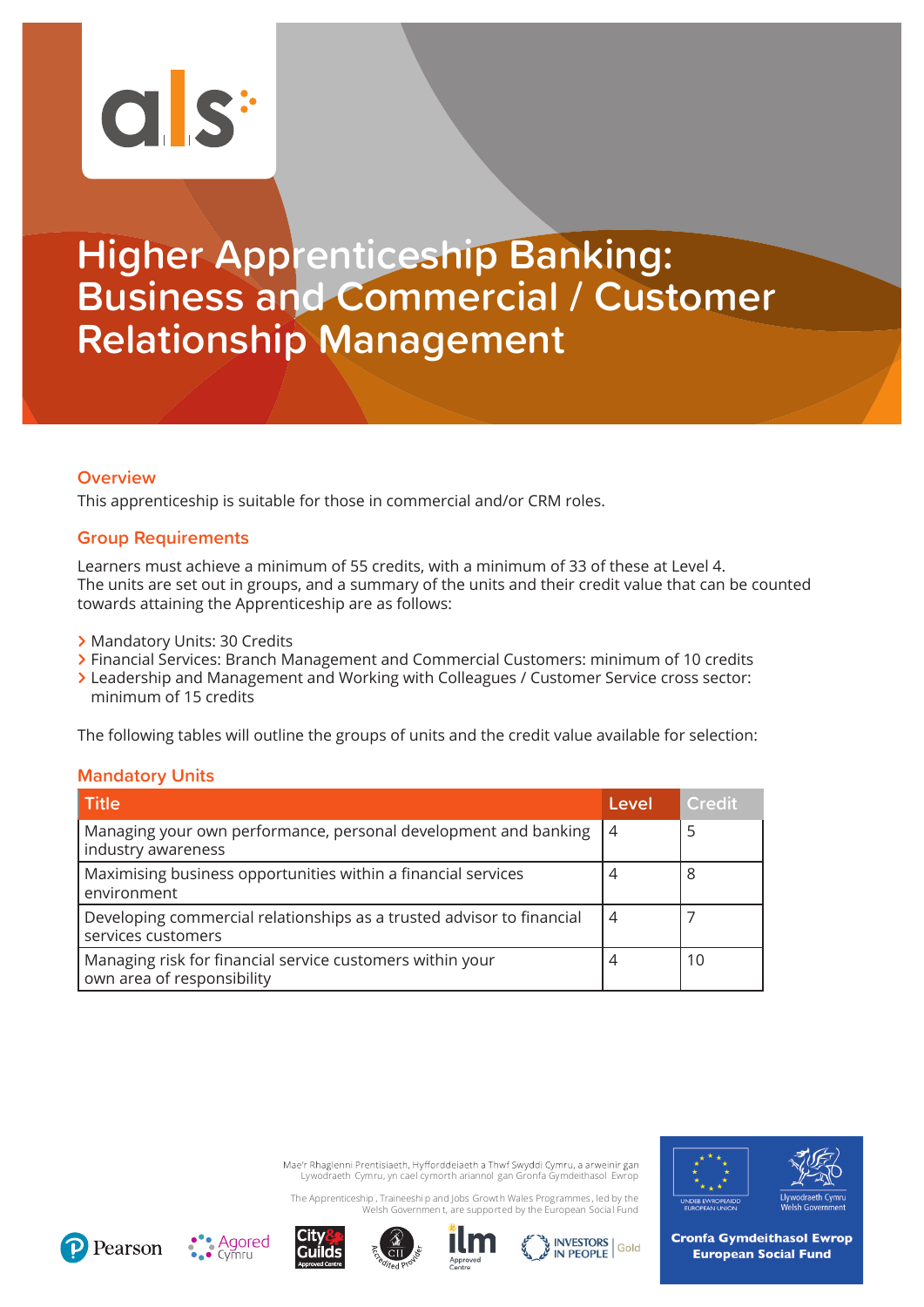

## **Higher Apprenticeship Banking: Business and Commercial / Customer Relationship**

## **Financial Services: Branch Management and Commercial Customers**

| <b>Title</b>                                                                                                                       | Level          | <b>Credit</b> |
|------------------------------------------------------------------------------------------------------------------------------------|----------------|---------------|
| Leading and engaging your team in the monitoring and evaluation of business<br>development within a financial services environment | $\overline{4}$ | 6             |
| Building professional networks in a financial services environment                                                                 | 4              | 4             |
| Providing complex financial services solutions for commercial customers                                                            | 4              | 10            |
| Managing risk for financial services customers within your own area of<br>responsibility                                           | $\overline{4}$ | 10            |
| Researching and developing new commercial customers within a financial<br>services environment                                     | 4              | 7             |
| Working with customers to assess and enhance the quality of service provided<br>within a financial services environment            | 4              | 4             |
| Monitoring the quality of lending within your own area of responsibility                                                           | 4              | 7             |
| Reviewing and responding to the clients' changing financial needs and<br>circumstances for financial advice and/or planning        | $\overline{4}$ | 4             |

## **Leadership and Management and Working with Colleagues / Customer Service cross sector**

| <b>Title</b>                                                                                                                       | Level | <b>Credit</b> |
|------------------------------------------------------------------------------------------------------------------------------------|-------|---------------|
| Develop and evaluate operational plans for own area of responsibility                                                              |       |               |
| Encourage new ideas and innovation amongst the work team                                                                           |       |               |
| Implement change in own area of responsibility                                                                                     |       |               |
| Develop working relationships with colleagues and<br>stakeholders                                                                  |       |               |
| Recruit staff in own area of responsibility                                                                                        |       |               |
| Plan, allocate and monitor work in own area of<br>responsibility                                                                   |       |               |
| Address performance problems affecting team members                                                                                |       |               |
| Manage conflict in a team                                                                                                          |       |               |
| Lead and manage meetings                                                                                                           |       |               |
| Support individuals to develop and take responsibility for<br>their performance                                                    |       |               |
| Manage a budget for own area or activity of work                                                                                   |       |               |
| Manage knowledge in own area of responsibility                                                                                     |       |               |
| Develop a customer focused organisation                                                                                            |       |               |
| Manage the achievement of customer satisfaction                                                                                    |       |               |
| Engaging with your team in progressing business development opportunities in<br>a financial services environment                   |       |               |
| Leading and engaging your team in the monitoring and evaluating of business<br>development within a financial services environment |       |               |